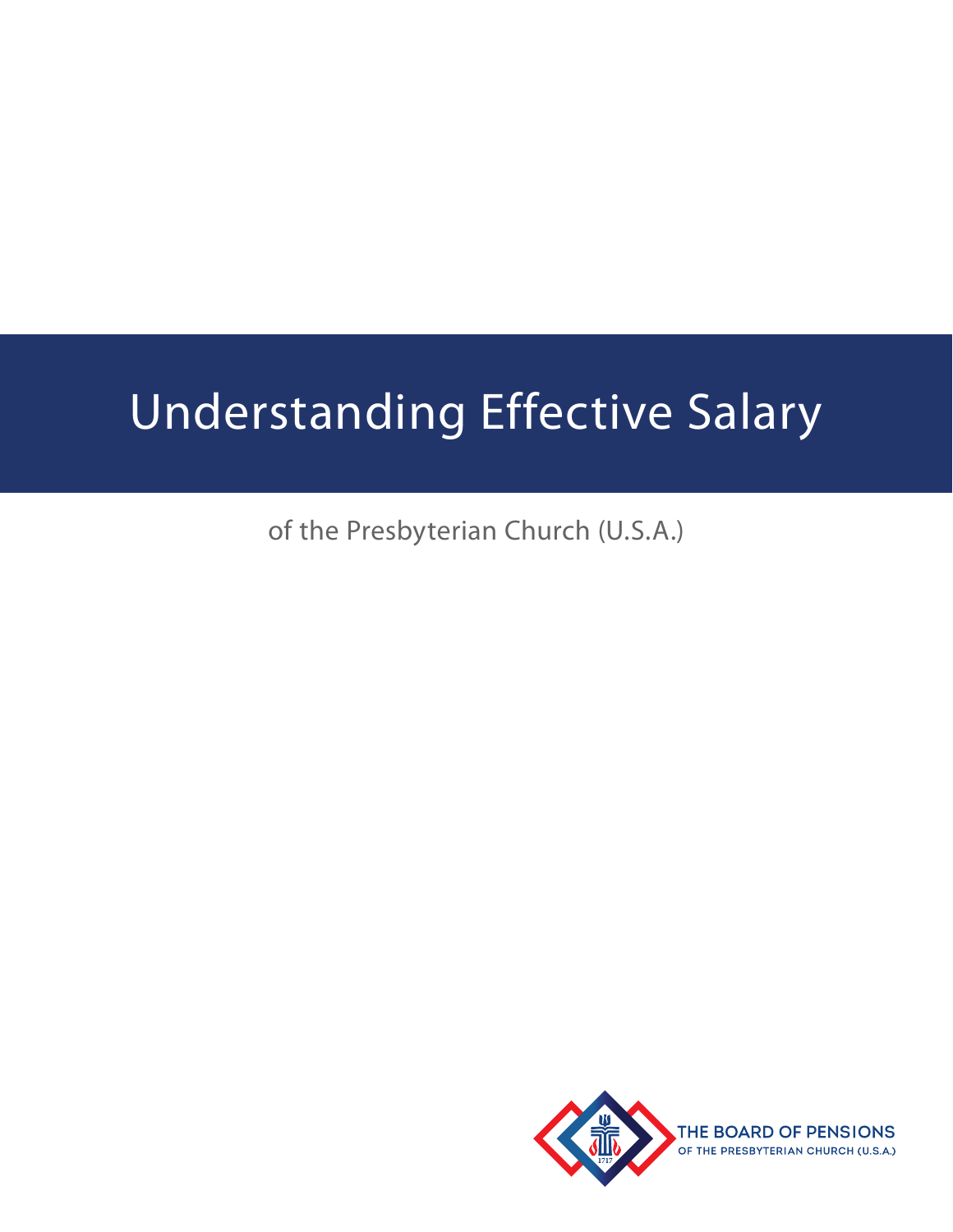# Table of contents

| <b>Medical Deductible</b><br>and Copayment Requirements 3 |
|-----------------------------------------------------------|
| Salary Reporting and Verification3                        |
| Reporting Variable Compensation4                          |
|                                                           |
|                                                           |
|                                                           |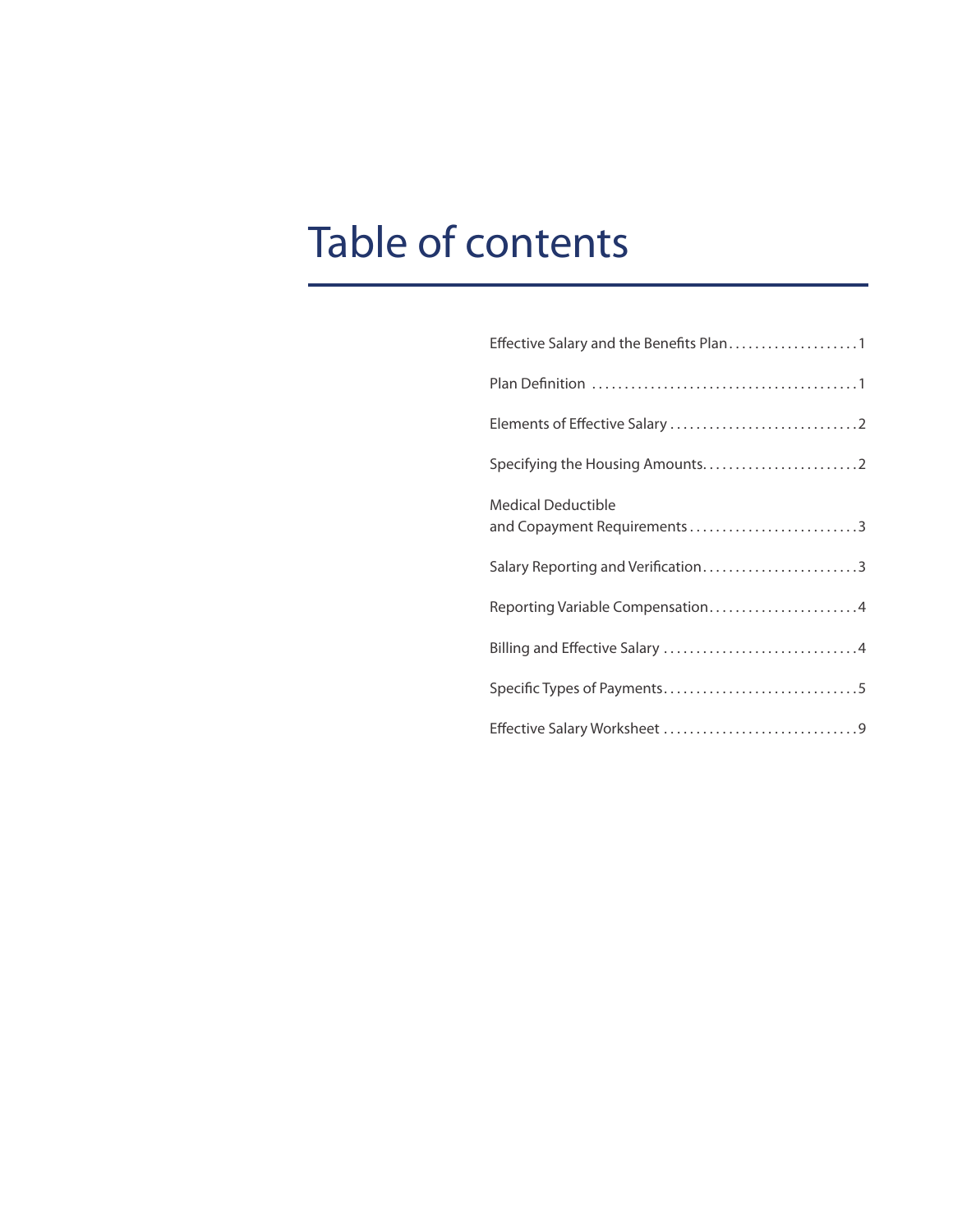# Effective Salary and the Benefits Plan

Effective salary is an important part of the Benefits Plan for employers who pay dues and/or the cost of coverage and members who receive benefits. This booklet describes the types of compensation and reimbursements most frequently paid by churches and other employers and identifies those types that must be included in effective salary.

Effective salary determines

- **•** medical deductibles and copayment maximums for members in the PPO option;
- **•** pension and death and disability dues;
- **•** dues for supplemental disability coverage;
- **•** accrual of pension credits and pension benefit;
- **•** death benefits, including salary continuation benefits and lump-sum death payments;
- **•** medical dues for members in Pastor's Participation.

This guide is a summary of certain Benefits Plan provisions and Board of Pensions policies. If there are any inconsistencies between the information in this guide and the terms of the plan document, the official plan document will govern. The official plan document — The Benefits Plan of the Presbyterian Church (U.S.A.) — is available on pensions.org or by request from The Board of Pensions of the Presbyterian Church (U.S.A.), 800-773-7752 (800-PRESPLAN).

#### PLAN DEFINITION

The definition of effective salary as it appears in Section 2.1(p) of the Benefits Plan follows:

Any compensation received during a Plan Year by a Plan Member from an employer, including but not limited to any sums paid as a housing (including utilities and furnishings) allowance. Effective Salary shall also include (1) any deferred compensation (funded or unfunded) credited to or contributed on account of a Member by an employer during a Plan Year, with the exception of any amounts contributed as an employer contribution to the Retirement Savings Plan under a matching contribution program that is available to at least all employees of the employer in the same employment classification, and (2) any salary reduction contributions to a plan or other arrangement providing a tax-favored benefit. Effective Salary does not include amounts received for reimbursement of professional expenses through an accountable reimbursement plan or Social Security amounts up to fifty percent (50%) of a minister's Self-Employment Contributions Act obligations. With respect to a Member eligible for a housing allowance, the amount for housing is calculated as follows: If a Manse is provided, the amount shall be at least thirty percent (30%) of all other compensation described above; if no Manse is provided, the amount shall be the actual housing allowance.

The plan year is January 1 to December 31.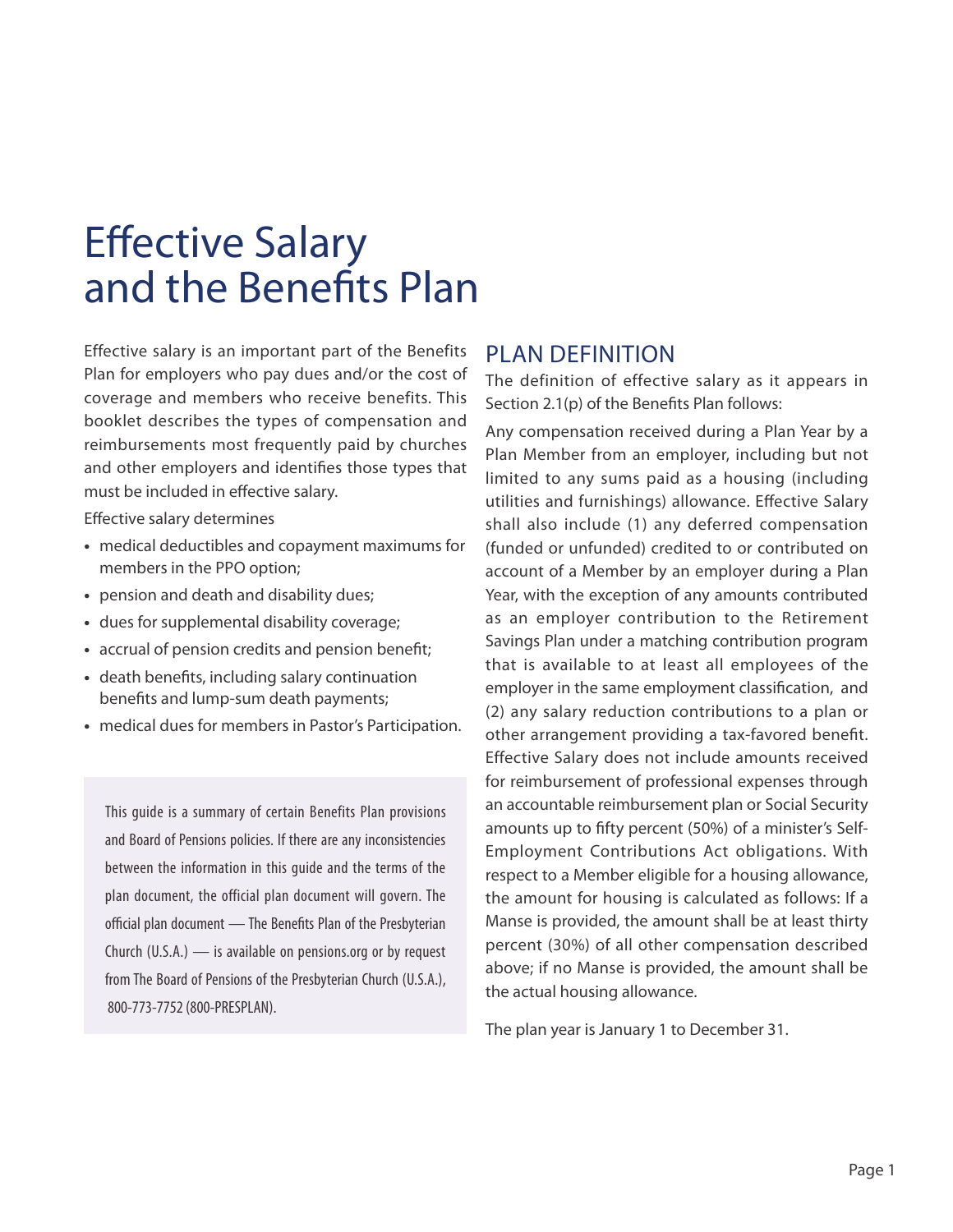#### ELEMENTS OF EFFECTIVE SALARY

The administrative interpretations set forth in this booklet establish the amounts of a member's compensation that must be included in the annual effective salary reported to the Board.

**Effective salary relates only to compensation received from the member's employer.** Amounts received directly from other organizations or individuals are not included (e.g., honoraria, gifts).

**Effective salary includes most compensation, whether received in cash, in kind, or in deferred form.** Generally, fringe benefits offered only to individual employees and optional benefits elected in lieu of cash are included in effective salary. Tax-free fringe benefits (other than housing-related expenses and benefits in lieu of cash) are generally excluded if the benefit is offered to all employees. The taxability of the compensation under federal and state income tax laws does not determine whether an item of compensation is to be included in effective salary. Any and all compensation, whether received in cash, in kind, or in deferred form, is included, with the exception of moving expenses reimbursed or paid by an employer pursuant to receipt of itemized expenses. Detailed information appears in the Specific Types of Payments chart, in this booklet.

**Effective salary does not include accountable reimbursements for business expenses advanced by the member on behalf of the employer.** Accountable reimbursements for business expenses are those reimbursements made by an employer upon substantiation by or an accounting from the member of the purpose, date, amount, and place of the expenditure. See the Internal Revenue Code or the *Tax Guide for Ministers* from the Board of Pensions for further clarification of requirements.

Generally, effective salary includes reimbursement of personal expenses and general lump-sum allowances for which the member has no obligation to account for to the employer, with the exception of moving expenses reimbursed or paid by an employer for a relocation for a new position.

#### SPECIFYING THE HOUSING ALLOWANCE

When a housing allowance is part of a member's effective salary, it must be itemized when reported to the Board. To comply with tax laws, the Board must maintain records of the itemized components of effective salary, such as cash salary and housing.

Most ministers' compensation packages include income that is not subject to federal income tax (for example, housing allowance or in-kind benefits, such as a manse). These effective salary components are important because Pension Plan benefits accrue annually according to the plan's formula, rather than taxable income, namely, 1.25 percent of the greater of

- **•** effective salary (up to an annual cap); or
- **•** the applicable median salary.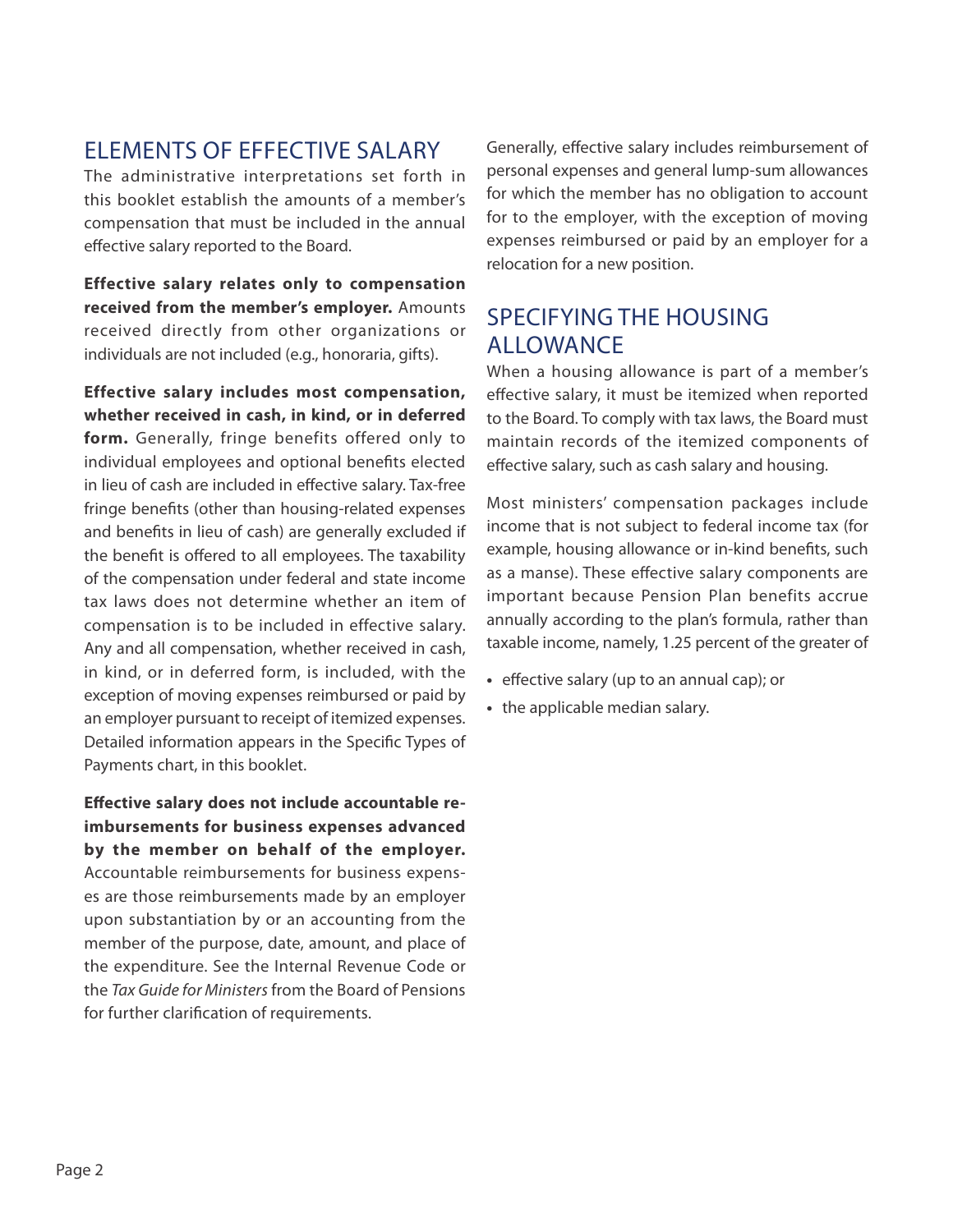### MEDICAL DEDUCTIBLE AND COPAYMENT REQUIREMENTS

The deductibles and copayment maximums for members enrolled in the PPO medical option are based on effective salary ranges. A member's effective salary can change during the plan year due to a salary increase or decrease, bonus payment, overtime compensation, or change of position. Deductibles and the copayment maximum would change only if the change in effective salary caused it to move into a different range.

If a member's enrollment status changes (e.g., from Medical Plan to medical continuation), the deductibles and copayment maximum may also change. Any credit toward the deductible or copayment requirements would be applied to the deductible or copayment requirement for the new enrollment status.

The deductible and copayment maximum in effect on the date of service applies, not the deductible and copayment maximum in effect when the claim is processed.

### SALARY REPORTING AND VERIFICATION

The employer must correctly report the member's annual effective salary, benefit group, and the number of hours he or she is regularly scheduled to work a week, and notify the Board within 60 days of changes. Reporting information correctly and quickly ensures that members receive accurate benefits information and appropriate benefits payments and accruals.

Church treasurers and business administrators registered as the employer representative confirm or change their members' salary information through Benefits Connect, the Board's benefits website. Members can verify their salary and other benefits information through Benefits Connect.

If a member or employer representative identifies a discrepancy, the church treasurer or business administrator should call the Board at 800-773-7752 (800-PRESPLAN) and speak with a service representative. (Due to the confidential nature of the information, service representatives can confirm only whether the salary amount quoted is consistent with Board records. If there is a discrepancy, the representative will provide instructions for correcting Board records.)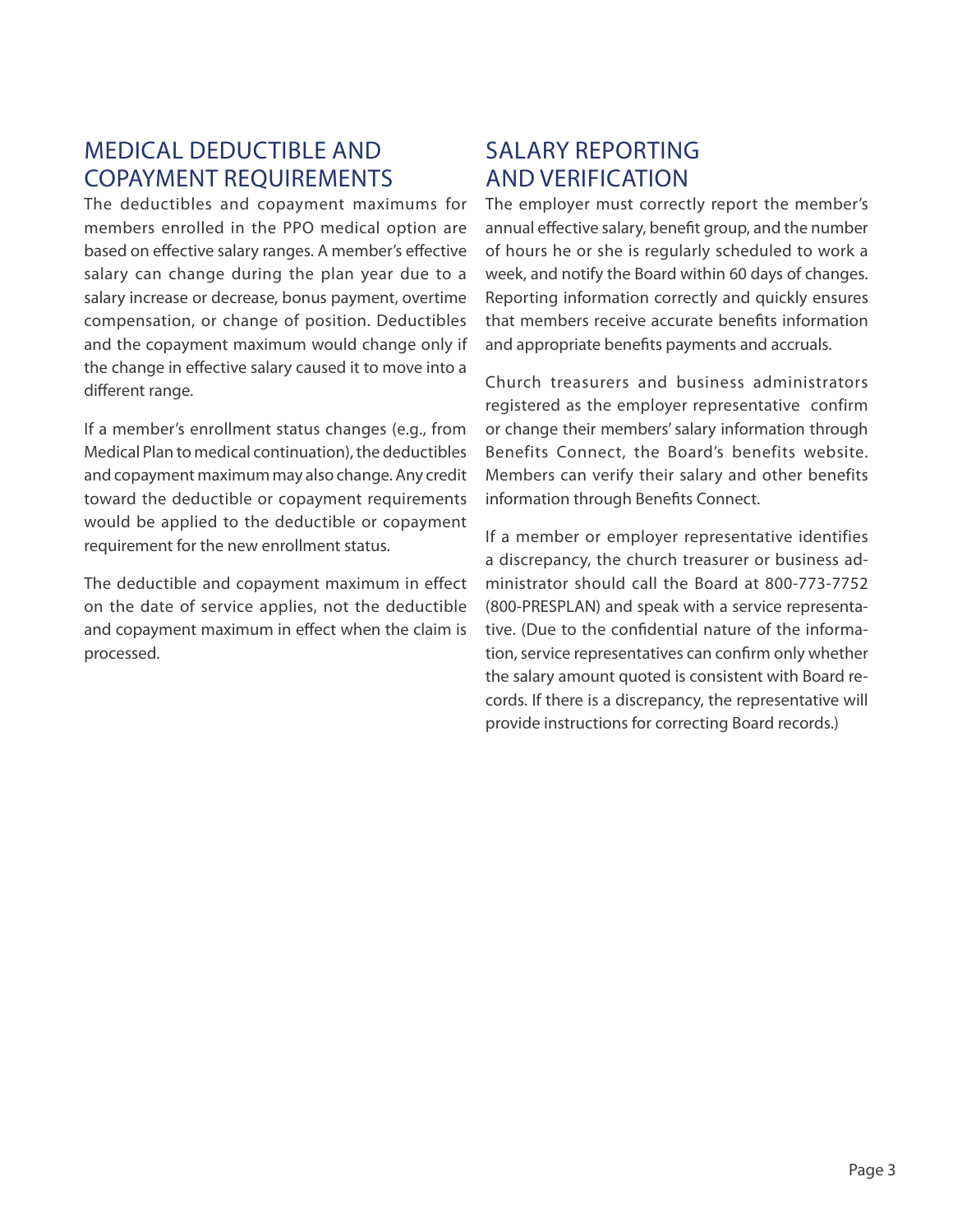#### REPORTING VARIABLE **COMPENSATION**

The amounts of some types of member compensation vary from year to year (e.g. bonuses, overtime, reimbursements for deductibles). So, the total annual compensation may be unknown at the beginning of the year. No specific figure for unknown compensation is included in the terms of call or effective salary when the information is reported to the Board at the beginning of the year.

#### Timing of variable reporting

- **•** Employers must report all salary changes online through Benefits Connect. The effective date for any salary change, including bonuses, must be within 60 days of the current date. This timing requirement applies to all elements of compensation.
- **•** Note about reporting a bonus: Employers should make certain that the effective date for the bonus is the appropriate year. Do not report a bonus for a prior year with the current year's effective salary. To report a bonus for the previous year and a salary change for the current year, employers must submit two salary changes: one salary change that reflects the prior year's salary, with the appropriate effective date of the bonus, and a second salary change with the current year's effective salary and the appropriate effective date.
- **•** Fixed allowances, such as a car allowance paid in equal monthly amounts, are to be reported upfront, with cash salary information, when such allowances are not paid through an accountable reimbursement plan.

For members with a manse component, effective salary increases by the total amount of the reported adjustments, with an adjustment to ensure that the manse amount continues to be at least 30 percent of all other components of effective salary.

### BILLING AND EFFECTIVE SALARY

Billing for medical (Pastor's Participation coverage), pension, and death and disability dues is based on the greater of the member's effective salary or the participation basis for the particular benefit (medical, pension death and disability). The basis does not exceed the established maximum basis for either medical or pension and death and disability.

Dues for salary adjustments will be invoiced retroactively.

Visit pensions.org or call the Board at 800-773-7752 (800-PRESPLAN) for current year minimum and maximum participation bases. You can use the total effective salary calculator, on pensions.org, to determine the potential impact on dues of salary adjustments.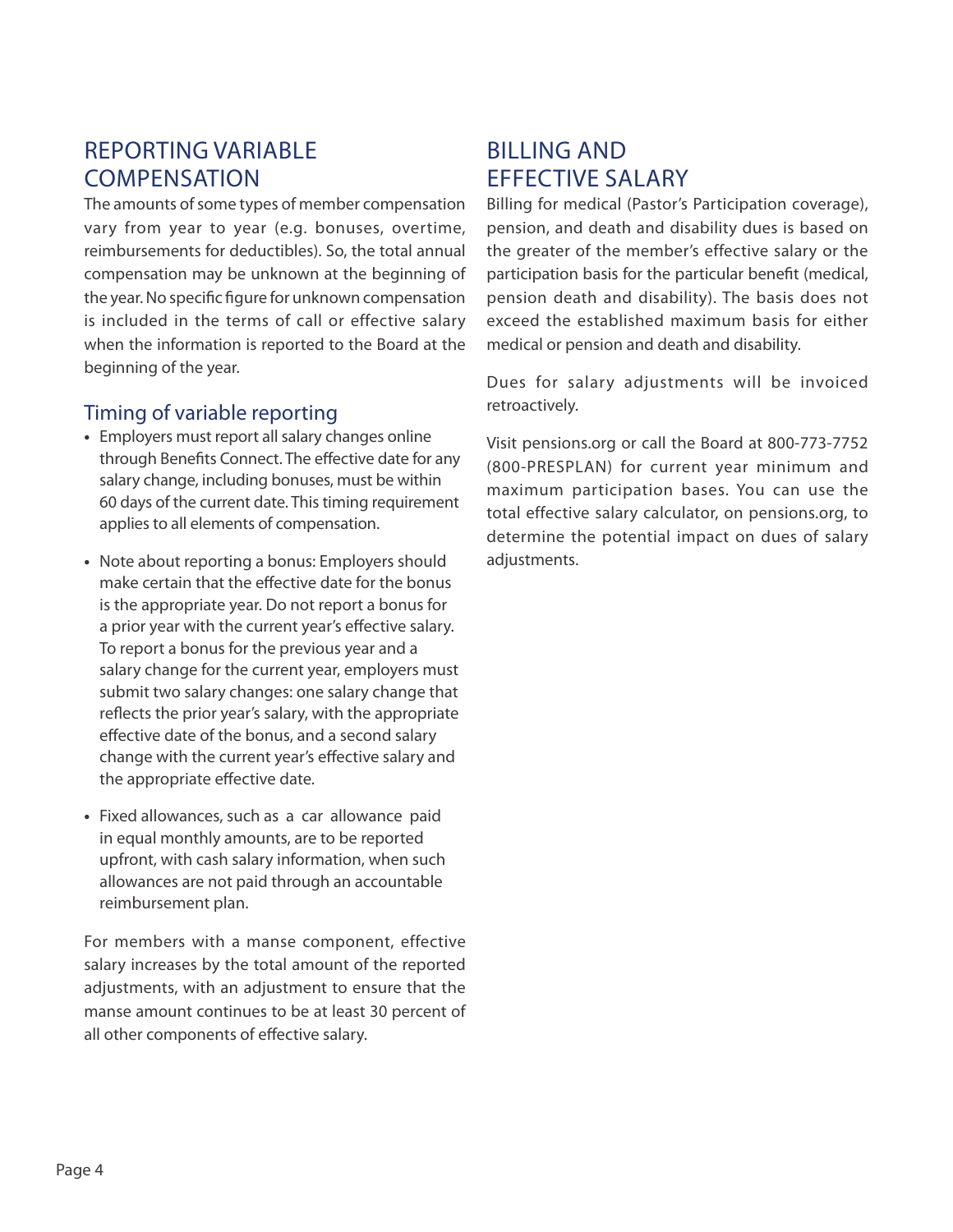## SPECIFIC TYPES OF PAYMENTS

For questions about taxes associated with a form of payment, call your tax adviser. The Board's service representatives may answer effective salary questions but are not qualified to provide tax advice (e.g., federal income tax, FICA, or SECA).

| <b>Form of payment</b>             | Is it included? | <b>Explanation</b>                                                                                                                                                                                                                                                                                                                                          |
|------------------------------------|-----------------|-------------------------------------------------------------------------------------------------------------------------------------------------------------------------------------------------------------------------------------------------------------------------------------------------------------------------------------------------------------|
| <b>Annual Cash Salary</b>          | Yes             | The full amount of gross cash compensation paid to the member must be included in effective salary.<br>The annual salary or 12-month salary must be reported. For example, if the salary is \$20,000 but the<br>member starts July 1, report the annual salary of \$20,000, not the amount the member receives for<br>the part of the year he or she works. |
| <b>Book Allowance</b>              | No              | It is not included if it is reimbursed to the member through an accountable reimbursement plan.                                                                                                                                                                                                                                                             |
|                                    | Yes             | It is included if it is a lump-sum amount paid directly to the member and not a reimbursement<br>processed through an accountable reimbursement plan.                                                                                                                                                                                                       |
| <b>Bonuses</b>                     | Yes             | An adjusted effective salary incorporating the actual amount of the bonuses must be reported<br>through Benefits Connect within 30 days before or up to 60 days after the award. Pension credits for<br>the bonus are accrued during the year in which the bonus is paid.                                                                                   |
| <b>Car Allowance</b>               | No              | It is not included if it is reimbursed to the member through an accountable reimbursement plan.                                                                                                                                                                                                                                                             |
|                                    | Yes             | It is included if it is a lump-sum amount paid directly to the member and not a reimbursement<br>processed through an accountable reimbursement plan.                                                                                                                                                                                                       |
| Copayment<br>Reimbursement         | No              | It is not included if the member's copayment amounts are paid or reimbursed by a third party as<br>part of a supplemental wraparound plan provided by the employer (under Internal Revenue Code<br>Sec. 105) on a group coverage basis to all employers or members of the sponsoring governing body.                                                        |
|                                    | Yes             | It is included if the copayment amounts are paid or reimbursed to the member by the employer on<br>an individual basis, even if the payments are made through a flexible spending account (FSA Sec.<br>125 Plan).                                                                                                                                           |
|                                    | Yes             | It is included if the member's copayment amounts are paid or reimbursed by a third party as part<br>of a supplemental wraparound plan provided by the employer on an individual basis. The amount<br>includes the dues or premiums paid by the employer for that coverage, not the benefits actually<br>received.                                           |
| <b>Deductible</b><br>Reimbursement | No              | It is not included if the member's deductible amounts are paid or reimbursed as part of a health<br>reimbursement account (HRA) plan or supplemental wraparound plan provided by the employer<br>(under Internal Revenue Code Sec. 105) on a group coverage basis to all employees of that employer<br>or members of the sponsoring governing body.         |
|                                    | Yes             | It is included if the deductible amounts are paid for or reimbursed to the member by the employer<br>on an individual basis, even if the payments are made through an FSA (Sec. 125 Plan).                                                                                                                                                                  |
|                                    |                 | It is included if the member's deductible amounts are paid or reimbursed by a third party as part of<br>an HRA or a supplemental wraparound plan provided by the employer on an individual basis. The<br>amount includes the dues or premiums paid by the employer for that coverage, not the benefits<br>actually received.                                |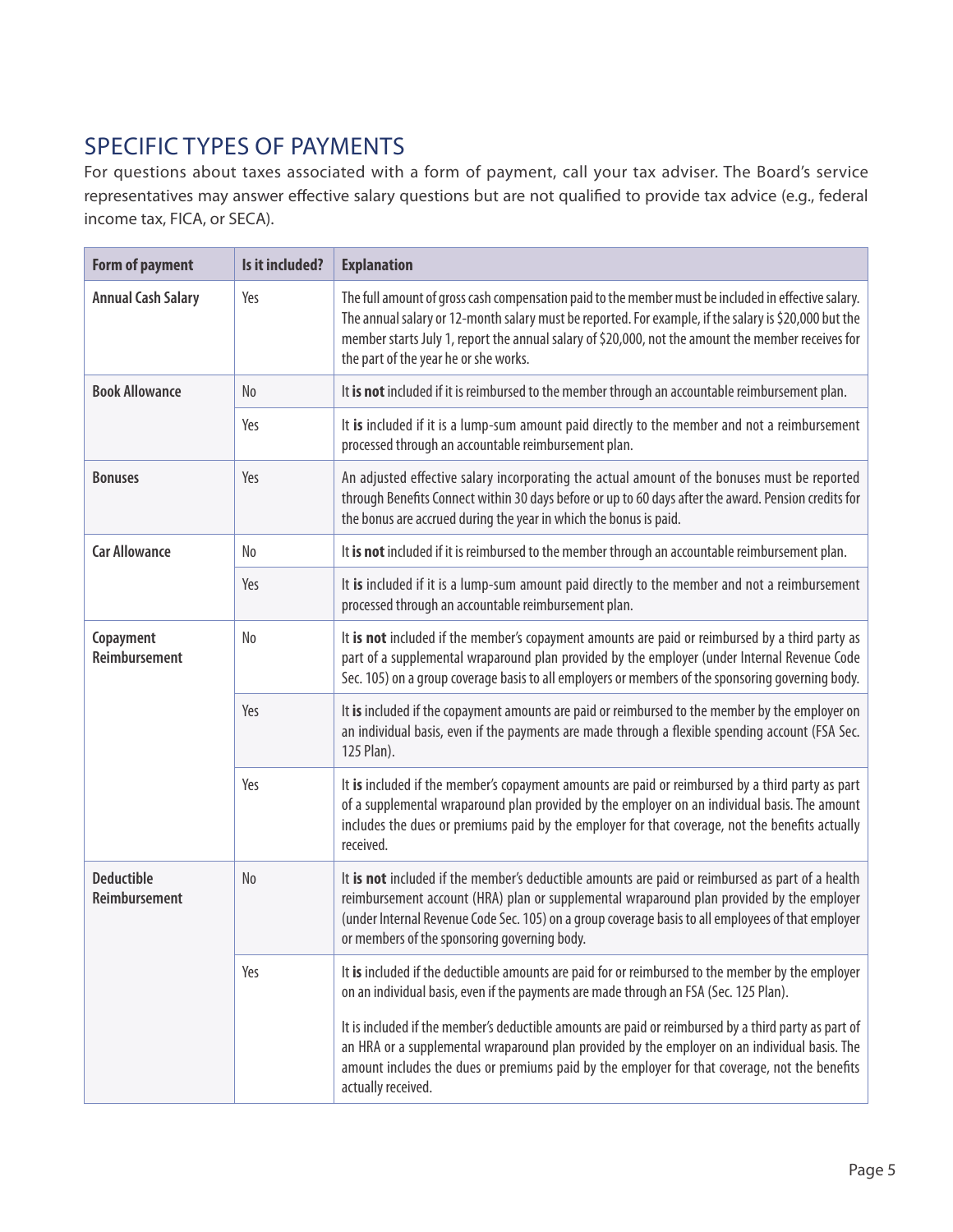| <b>Form of payment</b>                                                                                                                                                                                                     | Is it included? | <b>Explanation</b>                                                                                                                                                                                                                                                                                                                                                                                                                                                                                                                                                                                                                                                                                                                                                                                                                                |
|----------------------------------------------------------------------------------------------------------------------------------------------------------------------------------------------------------------------------|-----------------|---------------------------------------------------------------------------------------------------------------------------------------------------------------------------------------------------------------------------------------------------------------------------------------------------------------------------------------------------------------------------------------------------------------------------------------------------------------------------------------------------------------------------------------------------------------------------------------------------------------------------------------------------------------------------------------------------------------------------------------------------------------------------------------------------------------------------------------------------|
| <b>Deferred Compensation</b><br><b>Elective Contributions</b><br>and Certain Employer<br>Contributions.<br>(See below for treatment<br>of Matching Employer<br>Contributions to the<br><b>Retirement Savings</b><br>Plan.) | Yes             | Deferred compensation plans (funded and unfunded) include employer and member contributions<br>to 403(b) plans [including the Retirement Savings Plan of the Presbyterian Church (U.S.A.)], Rabbi<br>trusts, and other forms of funded and unfunded deferred compensation arrangements. These<br>arrangements are generally elective and negotiated as part of an individual member's overall<br>compensation package. As long as the member has a legally enforceable right to the deferred sums<br>at some time in the future, the sum set aside in a given year to reserve for that obligation is included<br>in the member's effective salary that year.<br>If an employer offers to match elective contributions made to the Retirement Savings Plan, the<br>employer match portion of the contribution is not included in effective salary. |
| <b>Deferred Compensation</b><br><b>Matching Employer</b><br><b>Contributions</b>                                                                                                                                           | No              | Employer contributions made to the Retirement Savings Plan of the Presbyterian Church (U.S.A.) to<br>match elective contributions by employees are not included in effective salary. Any match program<br>must be available universally to all eligible employees.                                                                                                                                                                                                                                                                                                                                                                                                                                                                                                                                                                                |
| <b>Down Payment</b>                                                                                                                                                                                                        | Yes             | If any amount for a down payment on a house/condominium is given to the member or paid for the<br>member outright (that is, without the stipulation that the member must pay it back), it is considered<br>compensation and is included in effective salary.                                                                                                                                                                                                                                                                                                                                                                                                                                                                                                                                                                                      |
| <b>Dues/Benefits Plan</b>                                                                                                                                                                                                  | No              | The amount paid by the employer represents that organization's share of the funds needed to provide<br>the benefits to all members of the Benefits Plan. The amount is not tied to the sum required to fund<br>the promised benefits to the individual members.                                                                                                                                                                                                                                                                                                                                                                                                                                                                                                                                                                                   |
| <b>Equity Allowances</b>                                                                                                                                                                                                   | Yes             | Sums paid or contributed by an employer to a deferred compensation plan or other account on<br>behalf of a member residing in a manse to compensate for equity which the member forgoes by<br>not owning his or her own residence are included in effective salary. See Deferred Compensation<br>for additional details.                                                                                                                                                                                                                                                                                                                                                                                                                                                                                                                          |
| <b>Flexible Spending</b><br>Account                                                                                                                                                                                        | Yes             | See Section 125 Allowances.                                                                                                                                                                                                                                                                                                                                                                                                                                                                                                                                                                                                                                                                                                                                                                                                                       |
| <b>Furnishings</b>                                                                                                                                                                                                         | Yes             | These arrangements are generally elective and negotiated as part of an individual member's overall<br>compensation package. If a member lives in a manse and receives an additional allowance for utility<br>services and/or furnishings, the additional allowances are included in effective salary, in addition<br>to the 30% manse amount.                                                                                                                                                                                                                                                                                                                                                                                                                                                                                                     |
| Gifts from the<br><b>Employer</b>                                                                                                                                                                                          | Yes             | Gifts of cash given to the member by the employer are included in effective salary because they are<br>compensation in addition to annual cash salary. Adjustments to the annual effective salary because<br>of the gift must be reported within 30 days of the gift being given. Dues and pension credit accruals<br>will be adjusted retroactively.                                                                                                                                                                                                                                                                                                                                                                                                                                                                                             |
| <b>Gifts from Others</b>                                                                                                                                                                                                   | No              | Gifts from private donors are not included in effective salary.                                                                                                                                                                                                                                                                                                                                                                                                                                                                                                                                                                                                                                                                                                                                                                                   |
| <b>Health Reimbursement</b><br><b>Account</b>                                                                                                                                                                              | No              | An option under which expenses paid for medical or other healthcare services not reimbursed<br>by the Medical Plan, such as vision, hearing, dental care, and cost-sharing requirements (such as<br>deductibles and copayments) are reimbursable by the employer on a nontaxable basis, provided that<br>Internal Revenue Code Sec. 105 requirements are met. Also see Deductible Reimbursement.                                                                                                                                                                                                                                                                                                                                                                                                                                                  |
| Honoraria                                                                                                                                                                                                                  | No              | These are gifts for services provided to an organization other than the employer and are not included.                                                                                                                                                                                                                                                                                                                                                                                                                                                                                                                                                                                                                                                                                                                                            |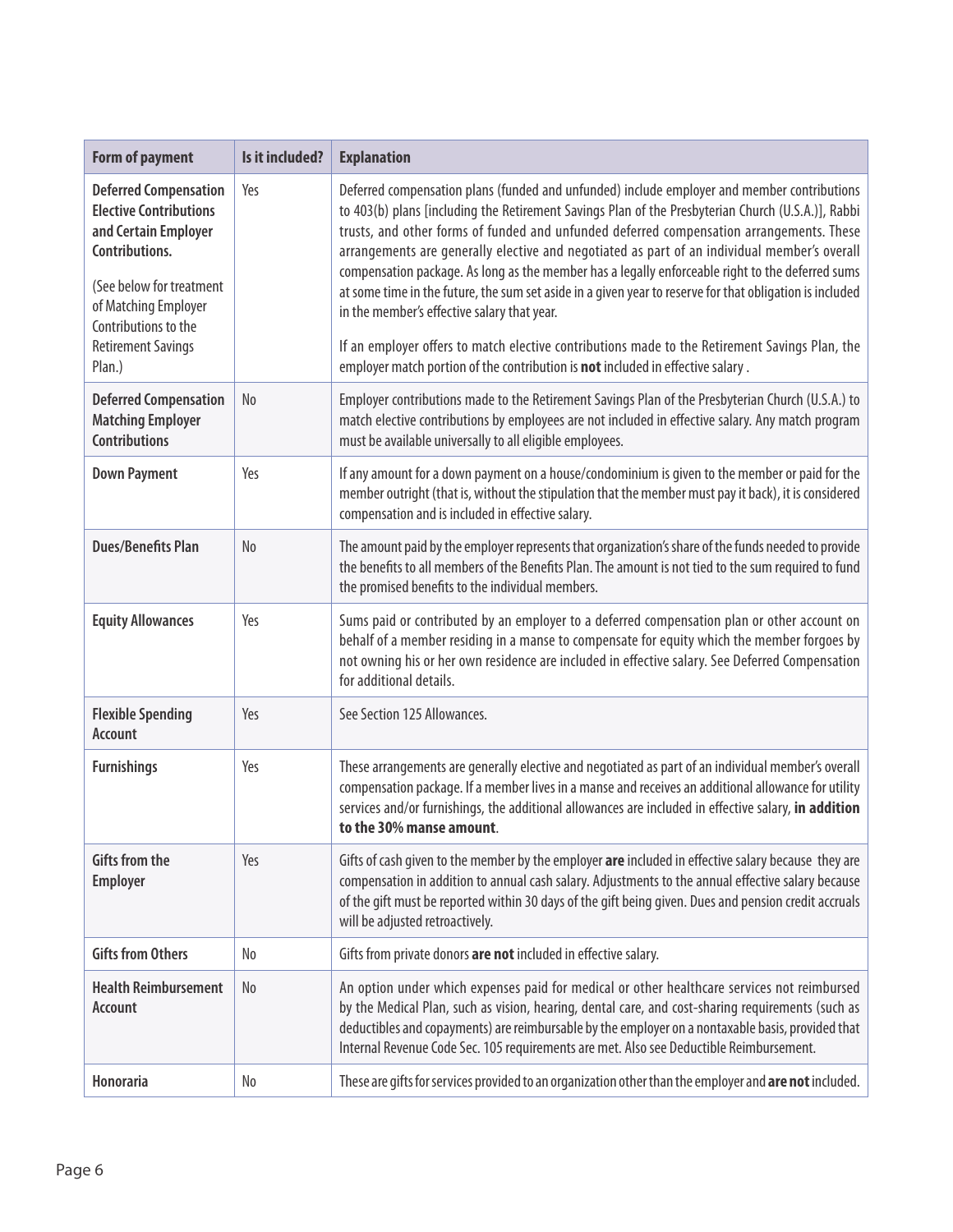| <b>Form of payment</b>                                               | Is it included?                                           | <b>Explanation</b>                                                                                                                                                                                                                                                                                                                                                                                                                                                                                                                                     |
|----------------------------------------------------------------------|-----------------------------------------------------------|--------------------------------------------------------------------------------------------------------------------------------------------------------------------------------------------------------------------------------------------------------------------------------------------------------------------------------------------------------------------------------------------------------------------------------------------------------------------------------------------------------------------------------------------------------|
| <b>Housing Allowance</b>                                             | Yes                                                       | This allowance is an elective portion of an individual member's compensation package. For this<br>reason, it is included as part of effective salary. The housing allowance amount is designated<br>annually by the session or employer in advance of payment. Effective Salary also includes any<br>amount designated as housing allowance and used to pay rent to the employer. Rent reported as<br>housing allowance for the employer-provided housing is the fair market value of the housing as<br>determined annually through appropriate means. |
| <b>Insurance Premiums</b><br>(Group Policies)                        | N <sub>o</sub>                                            | Premiums for group coverage, such as optional benefits, provided by an employer to all employees<br>are not included.                                                                                                                                                                                                                                                                                                                                                                                                                                  |
| <b>Insurance Premiums</b><br>(Individual Policies)                   | Yes                                                       | Premiums for individual insurance policies (e.g., auto, disability, life, supplemental medical, optional<br>benefits), other than dues for participation in the basic benefits provided by the Benefits Plan of the<br>Presbyterian Church (U.S.A.), that the employer pays or reimburses to the member at his or her<br>request are included in effective salary.                                                                                                                                                                                     |
| <b>Loan Forgiveness</b>                                              | Yes                                                       | Loan forgiveness is reported as effective salary.                                                                                                                                                                                                                                                                                                                                                                                                                                                                                                      |
| Loans - Interest-Free                                                | Yes                                                       | Interest savings to the member because of the nature of this type of loan are included. The amount<br>of interest included in the effective salary calculation is that amount reportable under federal<br>income tax laws.                                                                                                                                                                                                                                                                                                                             |
| Loans - Principal                                                    | N <sub>o</sub>                                            | The principal of the loan is not included in effective salary because it will be paid back to the lender.                                                                                                                                                                                                                                                                                                                                                                                                                                              |
| <b>Manse Value</b>                                                   | Yes                                                       | The rental value of a manse may only be designated if provided to a minister of the Word &<br>Sacrament or commissioned lay pastor. The amount included shall be at least 30 percent of all other<br>compensation included in effective salary. If utility or furnishings allowances are provided, those<br>allowances are included in effective salary in addition to the manse value defined above.                                                                                                                                                  |
| <b>Medical Expense</b><br><b>Reimbursement</b>                       | See Copayment Reimbursement and Deductible Reimbursement. |                                                                                                                                                                                                                                                                                                                                                                                                                                                                                                                                                        |
| <b>Mileage</b>                                                       | No                                                        | This professional expense, if reimbursed through an accountable reimbursement plan, is not<br>included. See Car Allowance.                                                                                                                                                                                                                                                                                                                                                                                                                             |
| <b>Moving Expenses</b>                                               | N <sub>o</sub>                                            | Moving expenses for relocation for a new position reimbursed or paid for by an employer pursuant<br>to itemized receipts are not included in effective salary.                                                                                                                                                                                                                                                                                                                                                                                         |
| <b>Overtime</b>                                                      | Yes                                                       | Overtime pay must be reported in January each year for the preceding year and will be credited to<br>the year for which it was paid. Dues will be billed retroactively.                                                                                                                                                                                                                                                                                                                                                                                |
| <b>Rent Allowance</b>                                                | See Housing Allowance.                                    |                                                                                                                                                                                                                                                                                                                                                                                                                                                                                                                                                        |
| <b>Section 125 Allowances</b>                                        | Yes                                                       | These allowances are voluntary salary reductions from a member's cash salary. Therefore, they are<br>included in effective salary.                                                                                                                                                                                                                                                                                                                                                                                                                     |
| Self-Employment<br><b>Contributions Act</b><br><b>Reimbursements</b> | Yes, in excess of<br>50 percent.                          | SECA tax is generally 15.3 percent of the minister's net income. If the employer pays for or reimburses<br>the minister more than 50 percent (7.65 percent) of this expense, then the amount in excess of 50<br>percent (7.65 percent) of the expense is included in effective salary.                                                                                                                                                                                                                                                                 |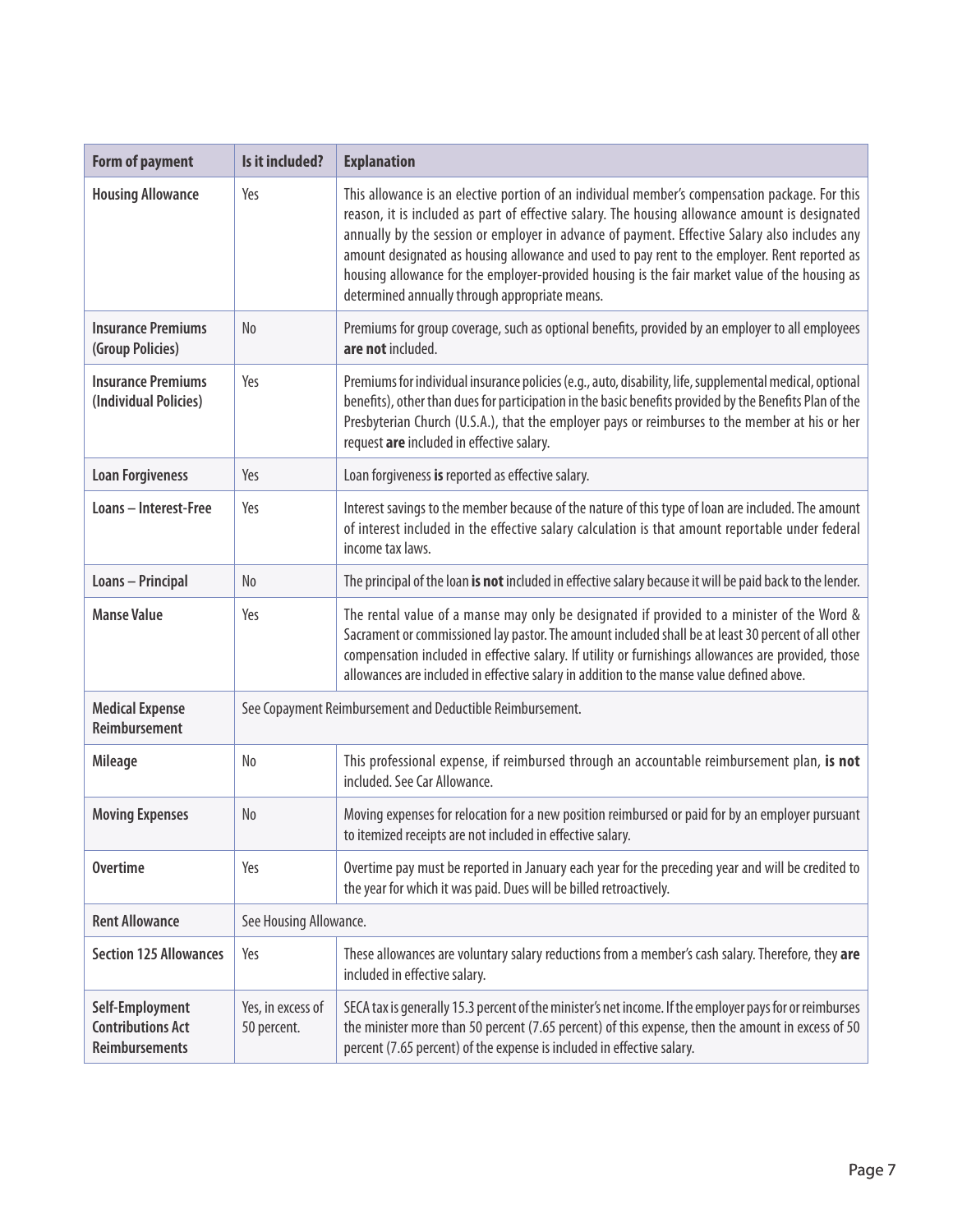| Form of payment                                                    | Is it included?                                           | <b>Explanation</b>                                                                                                                                                                                                                                                                                                                                                                                         |
|--------------------------------------------------------------------|-----------------------------------------------------------|------------------------------------------------------------------------------------------------------------------------------------------------------------------------------------------------------------------------------------------------------------------------------------------------------------------------------------------------------------------------------------------------------------|
| <b>Severance Pay</b>                                               | Yes                                                       | A severance payment is any money given by an employer to a Benefits Plan member in association<br>with the member's termination of eligible service, regardless of the description of that payment<br>(e.g., gift, goodwill payment, payment for unused vacation, etc.). The presence or absence of a<br>formal written agreement is not a factor when determining if the payment is considered severance. |
|                                                                    |                                                           | Dues are payable on any and all components of effective salary that are part of the severance<br>arrangement. This applies whether or not the severance arrangement provides that the<br>employer continues to pay for benefits and whether the severance payment is paid as a lump-<br>sum or in installments.                                                                                            |
|                                                                    |                                                           | When a severance arrangement extends the terminated employee's benefits beyond the last day<br>worked, dues continue as if the employee were still on the payroll until the date specified in the<br>arrangement subject to plan guidelines.                                                                                                                                                               |
|                                                                    |                                                           | When a severance arrangement does not extend the terminated employee's benefits beyond<br>the last day worked, dues are paid in a single payment on all components of effective salary<br>included in the severance payment, based on the member's level of benefits participation on<br>the last day worked.                                                                                              |
|                                                                    |                                                           | Severance payments must be reported in advance of or immediately upon termination. If applicable,<br>adjustments to dues and pension credits will be made for the year in which the payment is made.                                                                                                                                                                                                       |
| <b>Study Allowance</b>                                             | No                                                        | It is not included if it is reimbursed to the member through an accountable reimbursement plan,<br>provided for studies that are related to employment, and undertaken in the current year.                                                                                                                                                                                                                |
|                                                                    | Yes                                                       | It is included if it is a lump-sum amount paid directly to the member and not a reimbursement<br>processed through an accountable reimbursement plan nor given to the member for studies<br>completed before the current year.                                                                                                                                                                             |
| <b>Study Leave</b>                                                 | Yes                                                       | Pay during study leave is generally part of an employee's annual cash salary and constitutes<br>compensation included in effective salary, even though the member is not working.                                                                                                                                                                                                                          |
| <b>Tax-Deferred or</b><br><b>Tax-Sheltered</b><br><b>Annuities</b> | Yes                                                       | These allowances are voluntary salary reductions from a member's cash salary. They are, therefore,<br>compensation to be included in effective salary.                                                                                                                                                                                                                                                     |
| <b>Utilities Allowance</b>                                         | No                                                        | If a member lives in a manse and the utility services are maintained in the employer's name and paid<br>for directly by the employer, the value of those services is not included in effective salary.                                                                                                                                                                                                     |
|                                                                    | Yes                                                       | These allowances, if paid directly to the employee, are included in effective salary. If a member<br>lives in a manse and receives an additional allowance for utility services and/or furnishings,<br>the additional allowances are included in effective salary, in addition to the 30 percent<br>manse amount.                                                                                          |
| <b>Vacation</b>                                                    | Yes                                                       | Vacation pay is generally part of an employee's annual cash salary, even though the member is not<br>working; it constitutes compensation included in effective salary.                                                                                                                                                                                                                                    |
| <b>Wraparound Plans</b>                                            | See Copayment Reimbursement and Deductible Reimbursement. |                                                                                                                                                                                                                                                                                                                                                                                                            |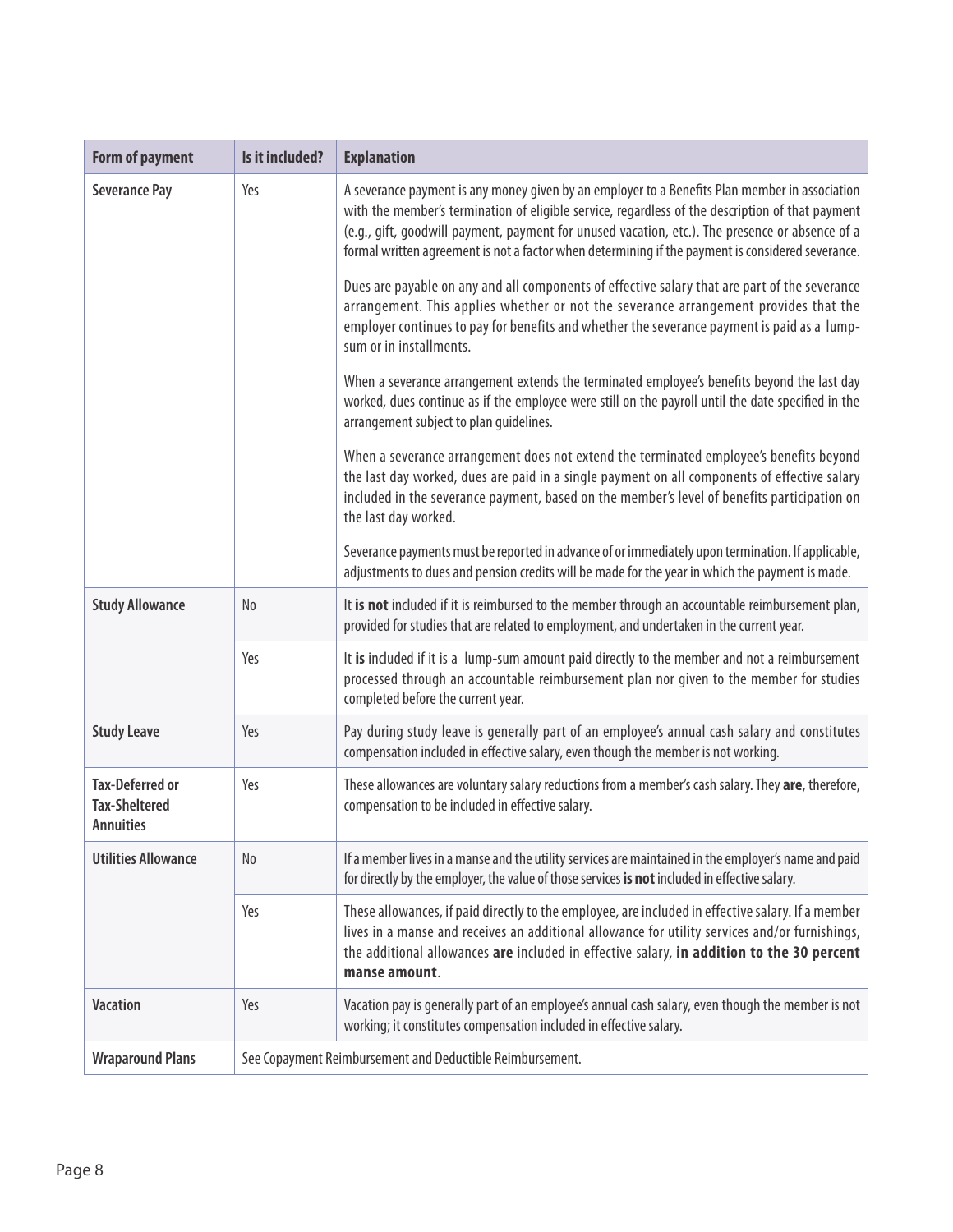### EFFECTIVE SALARY WORKSHEET

This worksheet is a guide to determining effective salary for Benefits Plan purposes. It may be helpful in submitting salary changes through Benefits Connect. The worksheet is for effective salary only and is not intended to provide Social Security or income tax advice. For income tax information, please refer to Internal Revenue Service publications or seek the advice of a competent tax adviser.

#### Compensation included in Effective Salary

(See **Specific types of payments**, starting on page 7, for details.)

| 1. | \$<br>Annual gross cash salary, not excluding employee contributions to 403(b)(9) plans, tax-sheltered annuity plans,<br>and salary reduction contributions to FSAs, HRAs, and cafeteria plans.                                                                                                                                                                                                                                                                                                                                                                                          |
|----|------------------------------------------------------------------------------------------------------------------------------------------------------------------------------------------------------------------------------------------------------------------------------------------------------------------------------------------------------------------------------------------------------------------------------------------------------------------------------------------------------------------------------------------------------------------------------------------|
| 2. | \$<br>Housing, utility, and furnishings allowances.                                                                                                                                                                                                                                                                                                                                                                                                                                                                                                                                      |
| 3. | \$<br>Employer contributions to 403(b)(9) plans, tax-sheltered annuity plans, and equity allowances.                                                                                                                                                                                                                                                                                                                                                                                                                                                                                     |
| 4. | \$<br>Bonuses, overtime pay, unvouchered professional expense allowances, gifts from employer, and manse equity<br>allowances (unless contributed to a qualified deferred compensation program). Include year-end or other<br>bonuses, unvouchered allowances (e.g., expenses that are not paid through an accountable reimbursement<br>plan), down payment grants for purchase of a home, savings from interest-free or interest-reduced loans (not<br>loan principal), and gifts paid by the employer. (Gifts received directly from private donors or honoraria are<br>not included.) |
| 5. | \$<br>Any allowance provided to reimburse Self-Employment Contributions Act (SECA) tax obligations in excess of 50<br>percent of the minister's SECA tax obligation.                                                                                                                                                                                                                                                                                                                                                                                                                     |
| 6. | \$<br>Other allowances, including all forms of compensation not otherwise covered on Lines 1-5, such as medical<br>deductible and medical expense reimbursement allowances not paid through a group benefit plan, and<br>insurance premiums for additional insurance coverage provided for individual employees (not premiums for<br>group plan coverage).                                                                                                                                                                                                                               |
| 7. | \$<br>Manse amount (must be at least 30 percent of lines 1-6 for members residing in employer-provided housing).                                                                                                                                                                                                                                                                                                                                                                                                                                                                         |
| 8. | \$<br>Total effective salary (sum of lines 1-7). Dues are computed and benefits are determined based on this<br>amount.                                                                                                                                                                                                                                                                                                                                                                                                                                                                  |